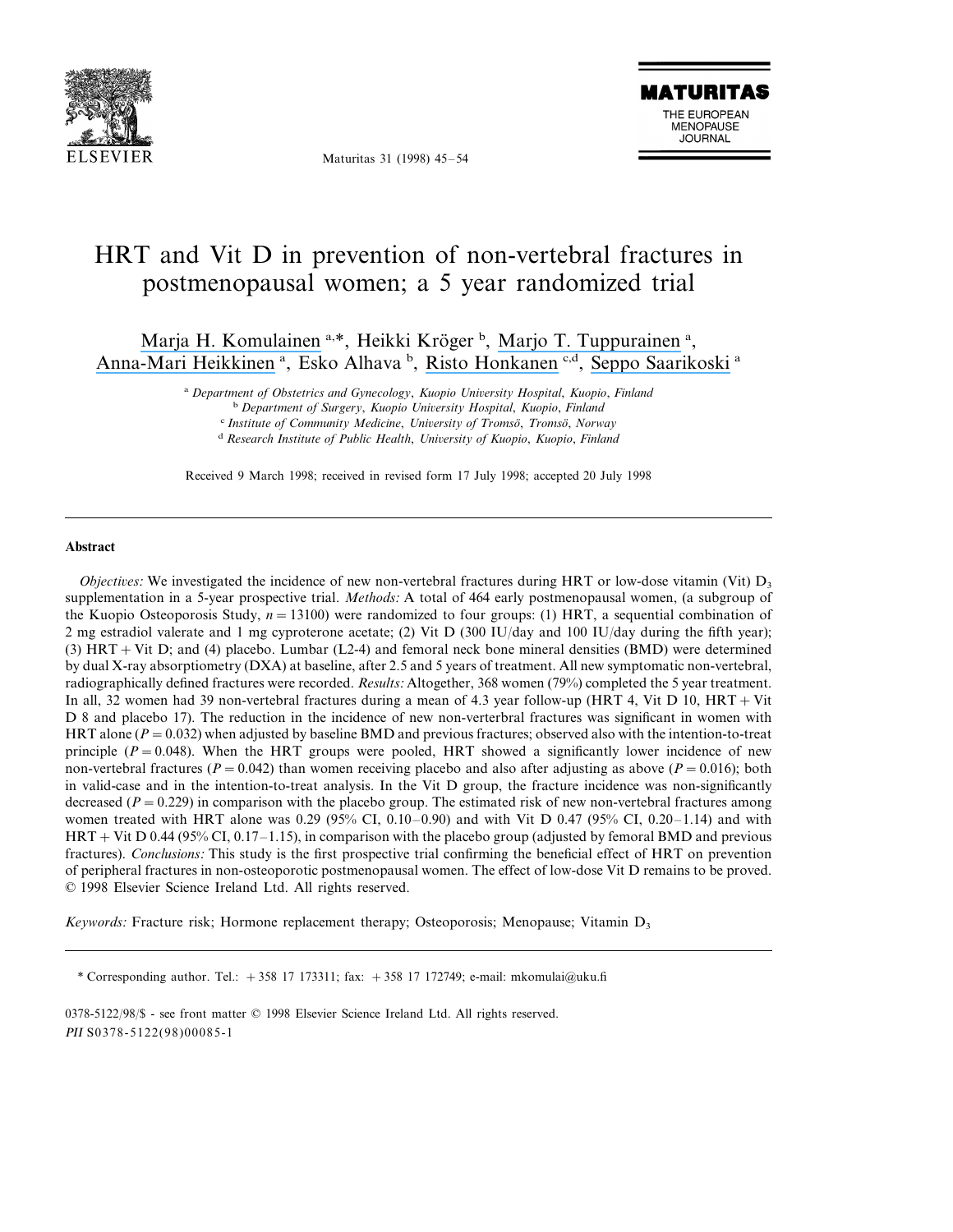# **1. Introduction**

Osteoporosis is a disease of low bone mass leading to increased risk of fractures-primarily fractures of the hip, wrist and spine. The strongest predictor of fractures is reduced bone mineral density (BMD). Estrogen therapy can prevent bone loss in estrogen-deficient women. Case-control and cohort studies have shown that it can also prevent fractures among postmenopausal women  $[1-6]$  $[1-6]$  $[1-6]$ . However, there have not been any randomized trials of the effect of estrogen on non-vertebral fractures in postmenopausal women.

Vitamin D (Vit D) has been offered as a nonhormonal treatment for the prevention of osteoporosis. It seems to reduce bone loss among elderly women [\[7,8\]](https://www.researchgate.net/publication/21823498_Vitamin_D_3_and_Calcium_to_Prevent_Hip_Fractures_in_Elderly_Women?el=1_x_8&enrichId=rgreq-bf52dc1129406fa461e4417a104ddb89-XXX&enrichSource=Y292ZXJQYWdlOzI0NDIwMzI4O0FTOjEwMzIxNzExNTQzNTAyOUAxNDAxNjIwMjg2ODE0) but its effect on the prevention of osteoporotic fractures is contradictory [\[4,8,9\].](https://www.researchgate.net/publication/21823498_Vitamin_D_3_and_Calcium_to_Prevent_Hip_Fractures_in_Elderly_Women?el=1_x_8&enrichId=rgreq-bf52dc1129406fa461e4417a104ddb89-XXX&enrichSource=Y292ZXJQYWdlOzI0NDIwMzI4O0FTOjEwMzIxNzExNTQzNTAyOUAxNDAxNjIwMjg2ODE0) Furthermore, no studies have reported the effect of Vit D on the fracture incidence in early postmenopausal, non-osteoporotic women.

We have conducted a 5 year randomized, clinical trial which was primarily undertaken in order to find out the effect of hormone replacement therapy (HRT) and low-dose Vit D on the BMD in non-osteoporotic early postmenopausal women. This paper reports the incidence of new non-vertebral fractures observed during this longterm prospective randomized study.

## **2. Materials and methods**

The study population was a subgroup of the Kuopio Osteoporosis Risk Factor and Prevention Study (OSTPRE), which started in 1989 with a postal inquiry sent to all 47–56 year old women (*n*=14220) of Kuopio Province, Eastern Finland. A total of 13100 women (92.8%) responded the questionnaire and in 1990–1991 BMD was measured in 3220 women, who were a random stratified sample of those willing to undergo bone densitometry. Interest in a 5 year clinical trial was ascertained and all the 464 willing, recently postmenopausal and eligible women were recruited for a 5 year clinical hormone trial (Fig. 1). Written informed consent was obtained from the participants, and the trial was approved by the ethics committee of the Kuopio University Hospital.

All women recruited were postmenopausal according to the criterion that 6–24 months had elapsed since their last menstruation. Exclusion criteria were restricted to contraindications for HRT; history of breast or endometrial cancer, thromboembolic diseases and medication-resistant hypertension. The women were randomized into four treatment groups (factorial design): (A) HRT group: sequential combination of 2 mg estradiol valerate, E<sub>2</sub>Val, (days  $1-21$ ) and 1 mg cyproterone acetate, CPA, (days 12–21), and a treatment-free interval (days 22–28) (Climen®, Schering AG); (B) Vit D group: Vitamin  $D_3$ (cholecalciferol 300 IU),  $+93$  mg Ca<sup>2+</sup>/day, no intake during June–August (D-Calsor®, Orion), with the dose reduced to 100 IU/day during the fifth treatment year because of observed adverse lipid changes during Vit D treatment [\[10\]](https://www.researchgate.net/publication/15531975_Does_vitamin_D3_have_negative_effects_on_serum_levels_of_lipids_A_follow-up_study_with_a_sequential_combination_of_estradiol_valerate_and_cyproterone_acetate_andor_vitamin_D3?el=1_x_8&enrichId=rgreq-bf52dc1129406fa461e4417a104ddb89-XXX&enrichSource=Y292ZXJQYWdlOzI0NDIwMzI4O0FTOjEwMzIxNzExNTQzNTAyOUAxNDAxNjIwMjg2ODE0); (C)  $HRT + Vit D group: treatments A + B combined;$ (D) Placebo group: calcium lactate, 500 mg/day (equivalent to 93 mg  $Ca^{2+}/day$ ) (Calcium Lactate®, Rohto). No recommendations were given for the timing of the daily pills. Random allocation to study groups was carried out blockwise with computer–the block size being 4, 8 or 12. The personnel involved were unaware of the group allocation. However, after randomization the study was open for all treatment groups.

BMDs of the lumbar spine (L2-4) and left proximal femur (femoral neck) were measured using dual X-ray absorptiometry (DXA; Lunar, Madison, WI) at Kuopio University Hospital at baseline and after 2.5 and 5 years of treatment, by trained personnel. The short-term reproducibilities (coefficient of variation,  $CV\%$ ) of the spine and femoral neck measurements in our laboratory are 0.9 and 1.5%, respectively [\[11\]](https://www.researchgate.net/publication/21527633_Dual-energy_X-ray_absorptiometry_in_normal_women_A_cross-sectional_study_of_717_finnish_volunteers?el=1_x_8&enrichId=rgreq-bf52dc1129406fa461e4417a104ddb89-XXX&enrichSource=Y292ZXJQYWdlOzI0NDIwMzI4O0FTOjEwMzIxNzExNTQzNTAyOUAxNDAxNjIwMjg2ODE0). The long-term reproducibility (CV%) of our DXA instrument based on weekly repeated phantom measurements is  $0.4\%$  ( $n = 60$ ). The BMD data was analyzed by one person without knowing the group allocation.

Each participant visited the out-patient clinic once a year when information about compliance and occurrence of new fractures was elicited. No attempt was made to exclude fractures on the basis of the degree of the trauma. However, there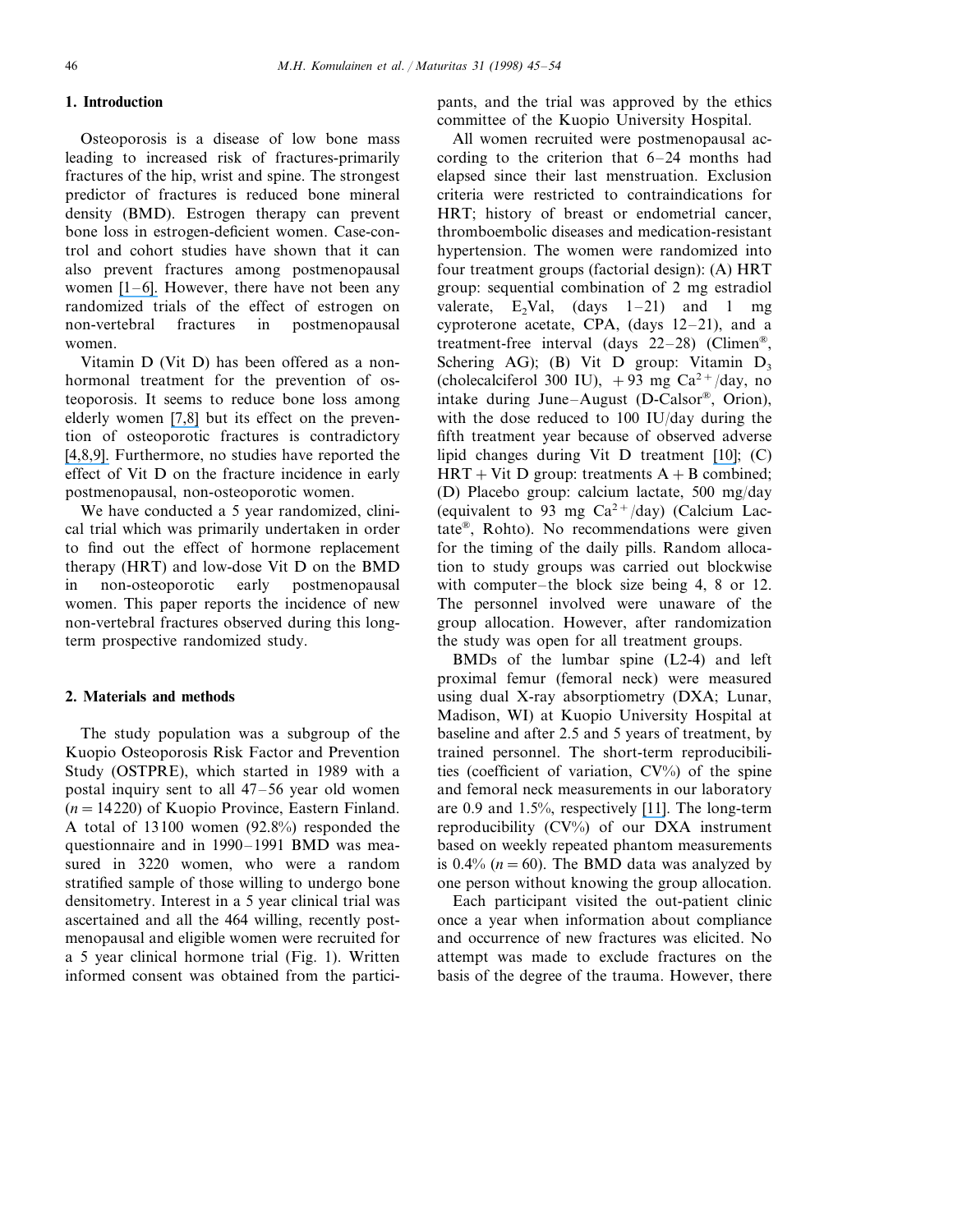

Fig. 1. Study profile.

were no fractures associated to car accidents of other major trauma. Reported symptomatic nonvertebral fractures were validated by medical records and radiographic reports. The dietary habits and other life-style factors of the subjects were determined by postal inquiry at baseline and after 5 years follow-up. The validity of the questionnaire was tested in part of dietary calcium intake. Dairy calcium covered 72–79% of the dietary calcium intake [12].

#### 2.1. *Statistical analysis*

Statistical analysis was carried out using SPSS for Windows statistical package. The analyses were limited to non-vertebral fractures that occurred after the trial drug was initiated. The results are expressed as means with 95% confidence intervals (CI).  $P < 0.05$  was regarded as statistically significant. The study power estimates were computed only for BMD changes and not for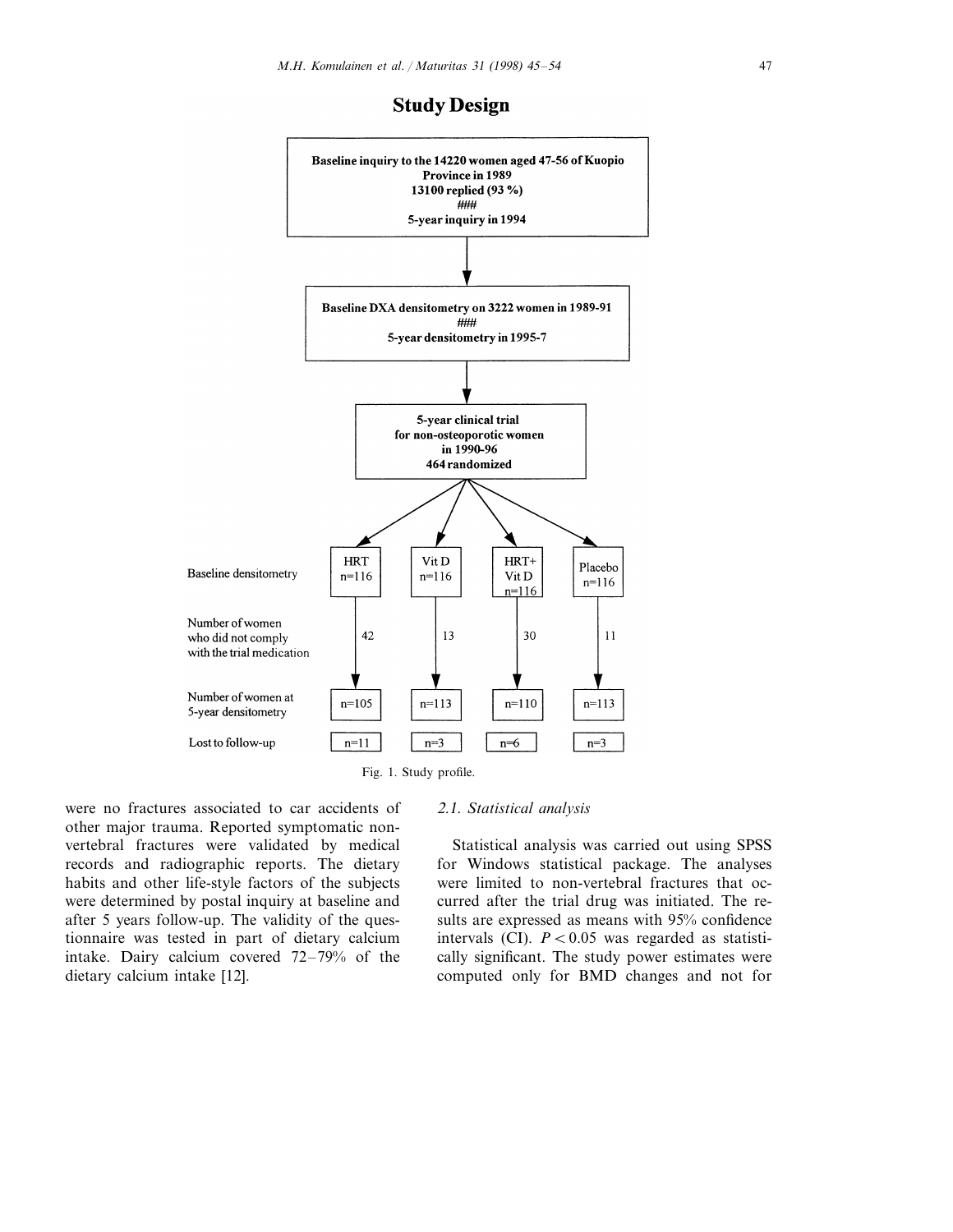Table 1

|                                                        | HRT $(n = 116)$            | Vit D $(n = 116)$          | $HRT+V$ it D<br>$(n = 116)$ | Placebo<br>$(n = 116)$     | $P$ value <sup>a</sup> |
|--------------------------------------------------------|----------------------------|----------------------------|-----------------------------|----------------------------|------------------------|
| Age (years)                                            | 52.9<br>$(52.5 - 53.3)$    | 52.8<br>$(52.4 - 53.2)$    | 52.5<br>$(52.1 - 53.0)$     | 52.6<br>$(52.2 - 53.0)$    | 0.624                  |
| Time since menopause (years)                           | 1.1<br>$(1.0-1.2)$         | 1.1<br>$(1.1-1.2)$         | 1.1<br>$(1.0-1.2)$          | 1.1<br>$(1.0-1.2)$         | 0.971                  |
| BMI $(kg/m2)$                                          | 26.4<br>$(25.7 - 27.2)$    | 26.6<br>$(25.9 - 27.4)$    | 26.3<br>$(25.5 - 27.1)$     | 26.1<br>$(25.3 - 26.8)$    | 0.670                  |
| Previous fractures during the last<br>15 years $(\% )$ | 16<br>(14)                 | 20<br>(17)                 | 18<br>(16)                  | 15<br>(13)                 | 0.800 <sup>d</sup>     |
| Smoking <sup>b</sup> (pack–years)                      | 9.2<br>$(5.6 - 12.9)$      | 6.0<br>$(3.6 - 8.3)$       | 8.5<br>$(5.2 - 11.8)$       | 8.3<br>$(5.4 - 11.2)$      | 0.651                  |
| Alcohol (absolute ethanol g/week)                      | 24.8<br>$(9.2 - 40.4)$     | 19.8<br>$(12.7 - 27.0)$    | 16.2<br>$(8.4 - 24.0)$      | 22.3<br>$(15.2 - 29.5)$    | 0.566                  |
| Physically active persons $(\%)^c$                     | 36<br>(31)                 | 40<br>(35)                 | 42<br>(37)                  | 46<br>(40)                 | 0.615 <sup>d</sup>     |
| Dairy Ca-intake (mg/day)                               | 786<br>$(717 - 855)$       | 827<br>$(752 - 902)$       | 871<br>$(785 - 957)$        | 837<br>$(759 - 915)$       | 0.762                  |
| Lumbar BMD $(g/cm2)$                                   | 1.132<br>$(1.104 - 1.160)$ | 1.140<br>$(1.112 - 1.168)$ | 1.153<br>$(1.123 - 1.183)$  | 1.151<br>$(1.122 - 1.179)$ | 0.740                  |
| Femoral neck BMD $(g/cm^2)$                            | 0.938<br>$(0.915 - 0.961)$ | 0.932<br>$(0.911 - 0.954)$ | 0.942<br>$(0.921 - 0.963)$  | 0.952<br>$(0.932 - 0.973)$ | 0.591                  |
| FSH (IU/l)                                             | 65.4<br>$(54.8 - 76.0)$    | 60.2<br>$(55.8 - 64.7)$    | 60.4<br>$(55.2 - 65.5)$     | 62.3<br>$(57.3 - 67.2)$    | 0.872                  |
| $E_2$ (nmol/l)                                         | 0.15                       | 0.13                       | 0.14                        | 0.18                       | 0.551                  |

 $(0.11-0.18)$   $(0.10-0.17)$   $(0.12-0.17)$   $(0.10-0.25)$ 

|  |  | Baseline characteristics and laboratory measures in the 464 postmenopausal women according to treatment group |  |  |
|--|--|---------------------------------------------------------------------------------------------------------------|--|--|
|  |  |                                                                                                               |  |  |

Values are given as the mean (95% CI).

<sup>a</sup> Kruskal–Wallis test.

<sup>b</sup> Smoking = life-time number of cigarettes/20 $\times$ 365.

 $\text{c}$  Physically active person,  $\geq$  3 h of physical activity /week.

 $d \gamma^2$  test.

fracture risk reduction because we did not expect that with this sample size and follow-up time a statistically significant reduction in the number of fractures could be attained.

The non-parametric Kruskal–Wallis test or the chi-squared test was used to analyze differences in baseline characteristics between the four groups and to compare women with fractures to those without fractures. Differences in BMDs between fracture and non-fracture groups were tested using Student's *t*-test. Data on non-vertebral fractures were analyzed with the Cox proportional hazards model. In the analysis, the time to the first fracture was used. In order to examine the

effect of HRT, the HRT and  $HRT + Vit$  D groups were pooled. The pooling of the data was considered valid on the basis of our previous observation that addition of low-dose Vit D to HRT does not increase the effect of HRT on BMD in non-osteoporotic early postmenopausal women [13]—a finding which was confirmed in our 5 year results (manuscript submitted). It is therefore most likely that both HRT and HRT  $+$ Vit D treatments reflect mainly the effect of HRT. The fracture-risk was analyzed in two ways; firstly using the data from the women who complied with the trial medication and secondly, with the intention-to-treat principle.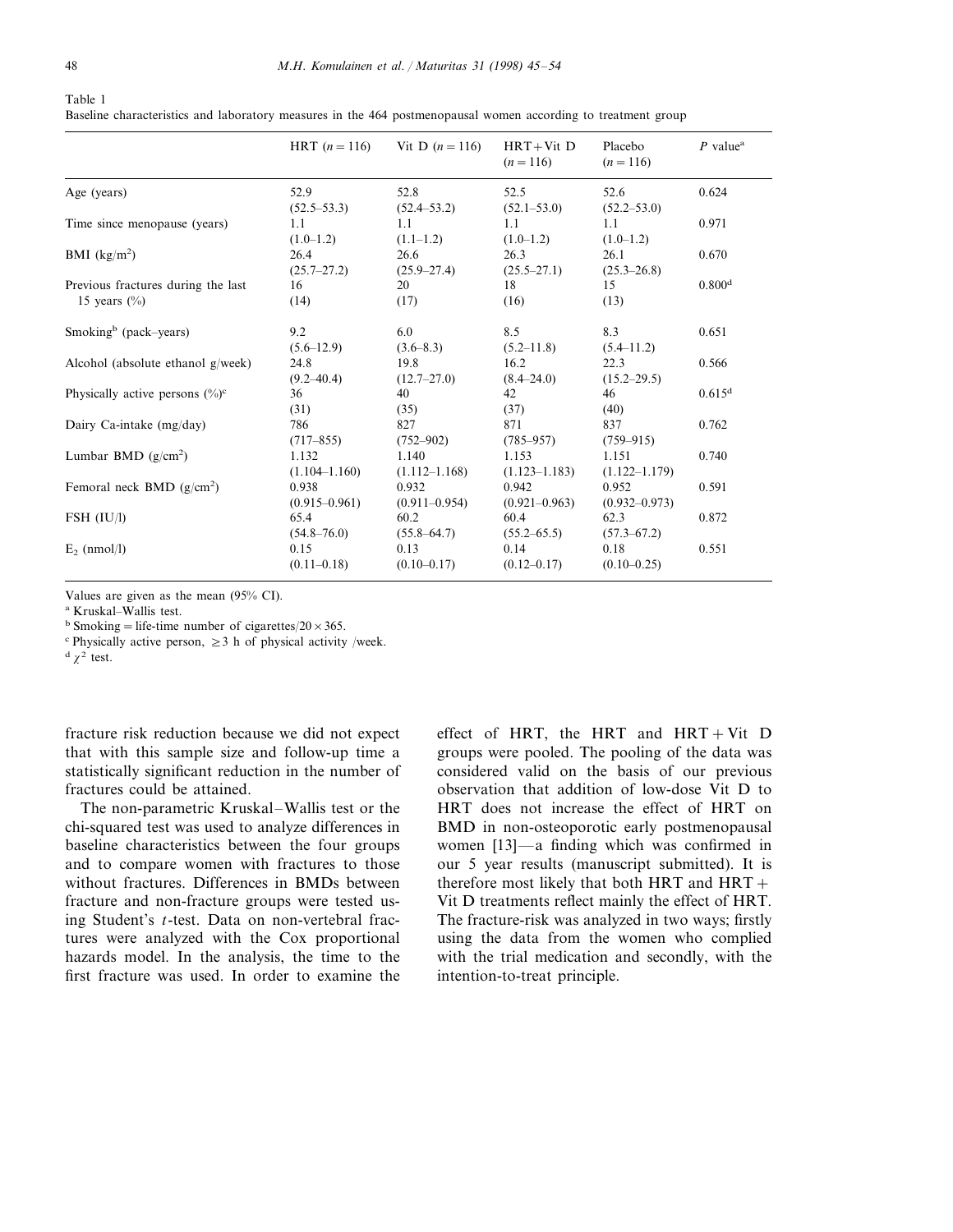Table 2

| New non-vertebral fractures and site of fractures during the 5 year study period among the women who complied with the study |  |  |  |  |  |  |  |
|------------------------------------------------------------------------------------------------------------------------------|--|--|--|--|--|--|--|
| treatment ( $n = 368$ ). The values in the intention-to-treat analysis are shown in parenthesis ( $n = 464$ )                |  |  |  |  |  |  |  |

|                                                              | <b>HRT</b> | Vit D  | $HRT+V$ it D | Placebo |
|--------------------------------------------------------------|------------|--------|--------------|---------|
| $n$ (at baseline)                                            | 116        | 116    | 116          | 116     |
| Number of drop-outs                                          | 42         | 13     | 30           | 11      |
| Number of women with fractures                               | 4(6)       | 8(11)  | 6 (7)        | 14(15)  |
| Number of fractures                                          | 4(6)       | 10(13) | 8(9)         | 17(19)  |
| Cumulative% without fractures                                | 95.3       | 92.1   | 93.9         | 85.8    |
| Cumulative% without fractures in intention-to-treat analysis | 94.6       | 89.1   | 93.8         | 85.6    |
| Site of fractures                                            |            |        |              |         |
| Distal radius/wrist                                          | 2(2)       | 4(6)   | 3(3)         | 7(7)    |
| Ankle, foot or toe                                           | 2(4)       | 4(4)   | 2(3)         | 5(7)    |
| <b>Ribs</b>                                                  |            | 1(1)   | 1(1)         | 1(1)    |
| Humerus                                                      |            |        | 1(1)         | 1(1)    |
| Hip                                                          |            | 0(1)   |              | 2(2)    |
| Skull                                                        |            | 1(1)   |              | 1(1)    |
| Patella                                                      |            |        | 1(1)         |         |

# **3. Results**

The baseline characteristics of the women in the four treatment groups were similar (Table 1). Of the 464 women enrolled in the study, 368 (79%) completed the 5 year treatment (Fig. 1). There were 96 drop-outs, most of whom were from the HRT ( $n = 42$ ) and HRT + Vit D groups ( $n = 30$ ). The most common reasons for non-compliance were menstrual disorders such as hypermenorrhea, dysmenorrhea or metrorrhagia (*n*=19) and headache ( $n = 14$ ). As the study was designed for non-osteoporotic women, six osteoporotic women were withdrawn from this study, and considered as drop-outs, after enrollment when the data of subjects' eligibility was available (baseline lumbar or femoral BMD above 2 S.D. less than the mean of the whole study population). However, other diseases or medications possibly affecting BMD were accepted but there were no differences between the groups in the occurrence of these factors. Prospectively defined stopping rules were the same as the exclusion criteria in addition with initiation of new hormonal or calcitonine medication. After 5 years, all women were called for the 5 year BMD measurement. In all, 441 women (95%) came to the final visit. Three women had died from unrelated causes and twenty women were lost of follow-up.

In all, 39 symptomatic non-vertebral fractures occurred in 32 women during an average of 4.3 year follow-up period (range 0–5.9 years) with a reduced number of fractures in the groups with HRT or Vit D treatment. Seven women had two fractures (two in the  $HRT + Vit$  D group, two in the Vit D group and three in the placebo group) and only one woman had a symptomatic vertebral fracture. Table 2 shows the sites of fractures. Additionally, eight women among the drop-outs experienced a fracture between the period from the non-compliance to the final 5 year BMD measurement (HRT, 2 [ankle, toe], Vit D, 3 [wrist 2, hip 1],  $HRT + Vit$  D, 1 [toe] and placebo 2 [ankle 1, foot 1]). The other woman in the placebo group experiencing a second fracture.

In the analysis of the data of the women who complied with the study treatment  $(n=368)$ , the estimated risk of new non-vertebral fractures among women treated with HRT alone was 0.37 (95% CI, 0.12–1.12), with Vit D 0.59 (95% CI, 0.25–1.40) and with HRT + Vit D 0.48 (95% CI, 0.19–1.26), as compared with those receiving placebo. These differences did not achieve statistical significance  $(P = 0.078, 0.229, 0.0137, 0.0137)$ spectively). The independent effect of HRT on fracture risk was studied adjusting the relative hazards for baseline femoral neck BMD and previous fractures. Their addition to the model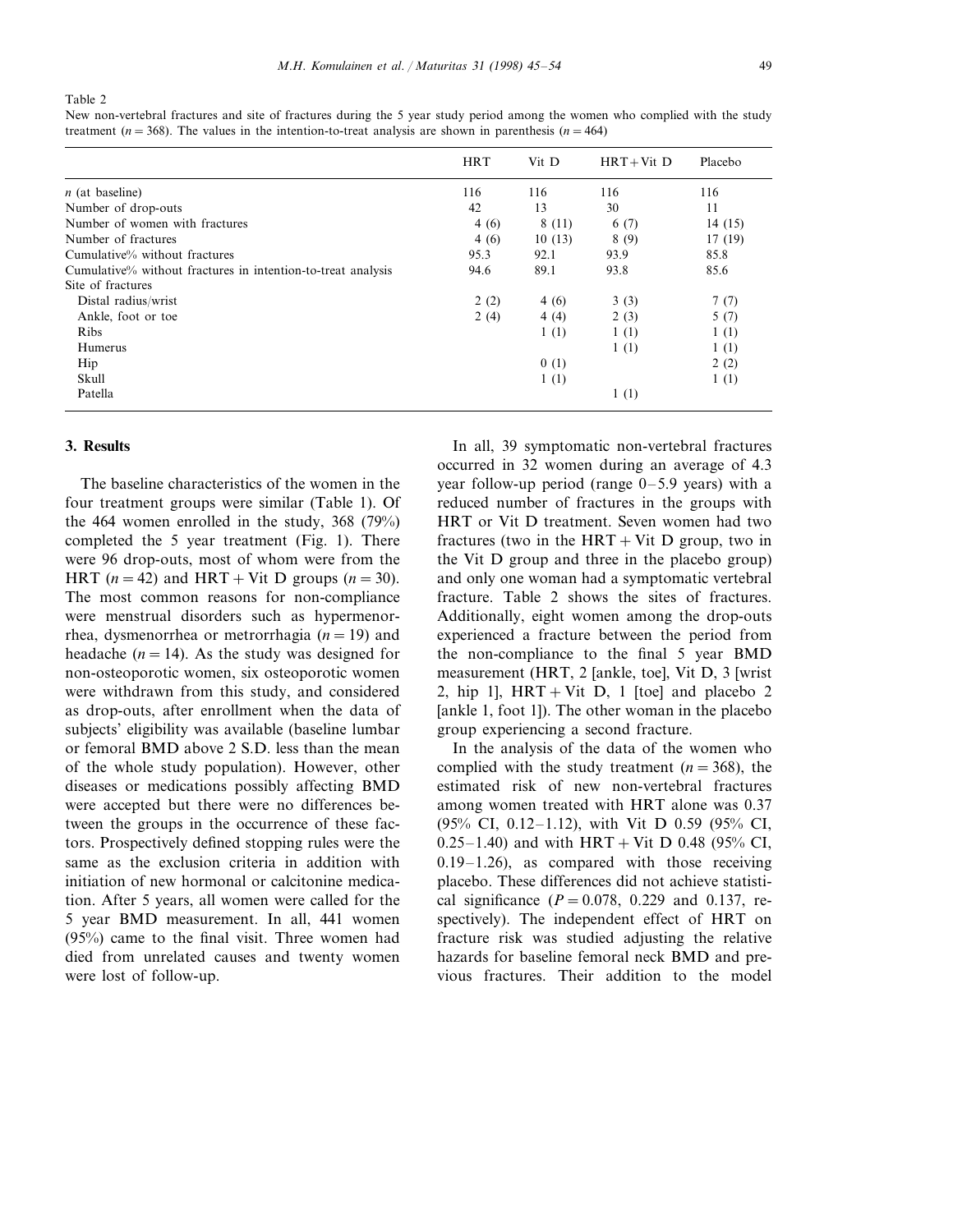

Fractures during the follow-up time

Fig. 2. Cumulative fracture-free survival as a function of time to the first non-vertebral fracture. The reduction in the risk of non-vertebral fractures was significant in the HRT group (pooled) ( $P = 0.042$ ) and non-significant in the Vit D group ( $P = 0.229$ , Cox proportional hazards model). HRT is shown as a continuos line.

showed a significant effect of HRT (HRT group, *P* = 0.032, Vit D group, *P* = 0.097 and HRT + Vit D group,  $P = 0.094$ ), the estimated risk of new non-vertebral fractures being 0.29 (95% CI, 0.10– 0.90) in HRT group, 0.47 (95% CI, 0.20–1.14) in Vit D group and 0.44 (95% CI, 0.17–1.15) in  $HRT + Vit$  D, as compared with those receiving placebo. None of the other covariates tested altered the results. The difference in the incidence of fractures was more clearly significant  $(P = 0.042)$ when HRT and  $HRT + Vit$  D groups were pooled showing an estimated risk of fractures in HRT group 0.43 (95% CI, 0.19–0.97). Similarly the effect of HRT was significant when adjusted by baseline femoral neck BMD and previous fractures (HRT pooled  $P = 0.016$ ), the estimated risk of new non-vertebral fractures being 0.37 (95% CI, 0.16–0.83). The difference in the cumulative proportions of women without non-vertebral fractures in the HRT and the placebo groups seemed to increase after the third year of treatment (Fig. 2).

When the data was analyzed with the intentionto-treat principle the estimated risk of new nonvertebral fractures among women treated with HRT alone was 0.41 (95% CI, 0.16–1.05), with Vit D 0.72 (95% CI, 0.33-1.56) and with HRT + Vit D 0.47 (95% CI, 0.19–1.16), as compared with those receiving placebo. These differences did not achieve statistical significance (HRT,  $P = 0.063$ , Vit D,  $P = 0.405$ , HRT + Vit D,  $P = 0.102$ ) as compared with the placebo. However, the effect of HRT was significant when adjusted by baseline femoral neck BMD and previous fractures ((HRT,  $P = 0.048$ , Vit D,  $P = 0.276$ , HRT + Vit D,  $P = 0.110$ ) the estimated risk of new non-vertebral fractures being 0.38 (95% CI, 0.15–0.99) in HRT groups, 0.64 (95% CI, 0.29–1.42) in Vit D groups and, 0.48 (95% CI, 0.19–1.18) in HRT + Vit D group, as compared with those receiving placebo. Once again, when the HRT groups were pooled in the intention-to-treat analysis the estimated risk of fractures among women treated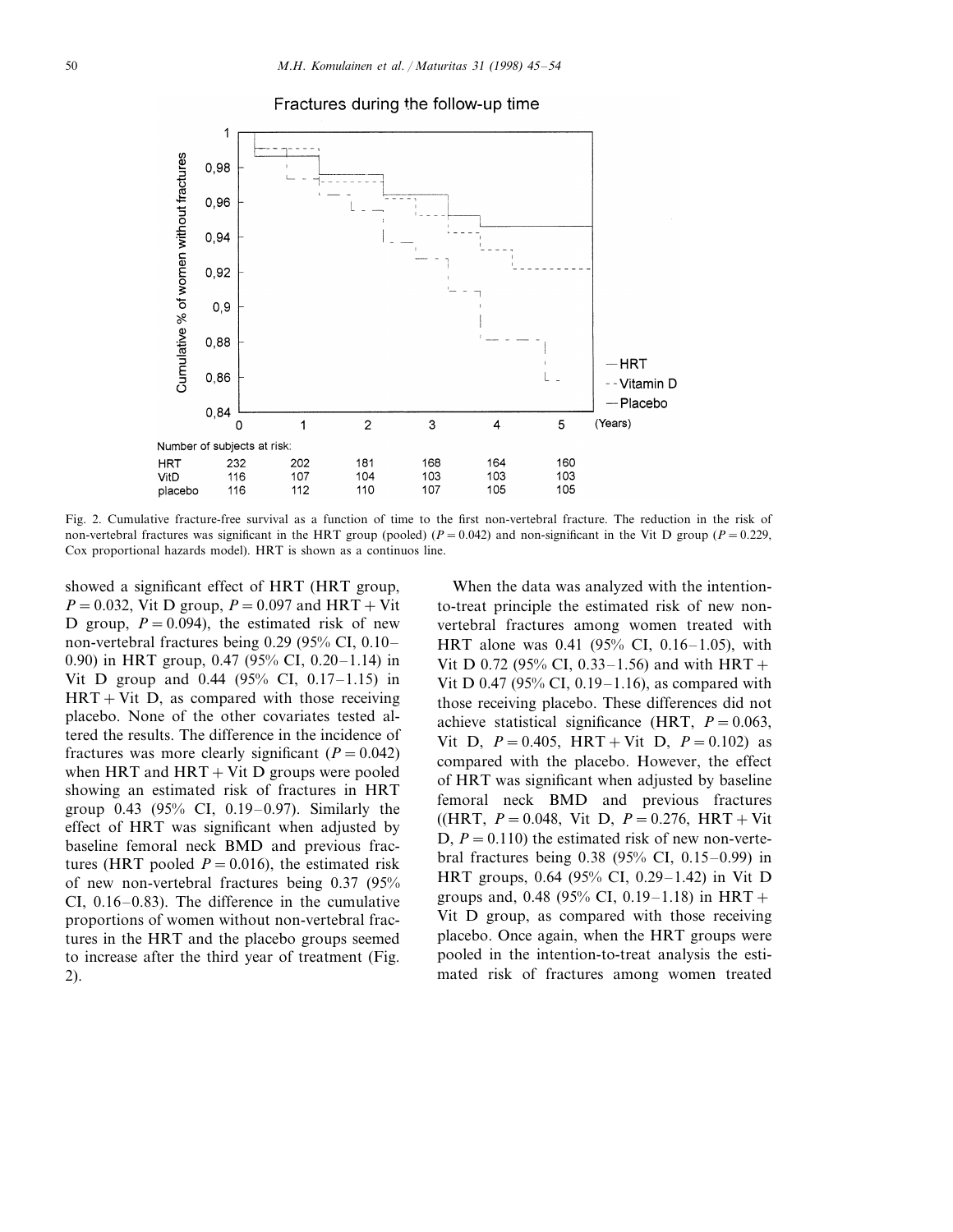with HRT was significantly reduced; 0.44 (95%) CI,  $0.21 - 0.93$ );  $P = 0.030$  and also when adjusted by baseline femoral neck BMD and previous fractures; 0.43 (95% CI, 0.20–0.91,  $P = 0.027$ ).

Table 3 shows the data of women with and without fractures in each group. In the HRT group, the baseline lumbar and femoral neck BMDs were significantly lower  $(P = 0.014$  and  $P < 0.001$ , respectively) in the women with fractures. Additionally, in the whole study group, significantly more women experiencing a fracture had the baseline femoral neck BMD in the lowest quartile (49%, 19/39),  $P < 0.001$ , than women without a fracture. This difference could not be seen in the lumbar BMD  $(P = 0.237)$ ; data not shown. In the HRT group, the difference was notable both in the spine and femoral neck (Table 3).

#### **4. Discussion**

The results of our study show the beneficial effect of HRT in the prevention of non-vertebral fractures among non-osteoporotic early postmenopausal women already during a 5 year treatment. This finding is in accordance with previous studies which have shown that estrogen therapy can significantly decrease the number of osteoporotic fractures [\[3\]](https://www.researchgate.net/publication/303483124_Diagnosis_prophylaxis_and_treatment_of_osteoporosis?el=1_x_8&enrichId=rgreq-bf52dc1129406fa461e4417a104ddb89-XXX&enrichSource=Y292ZXJQYWdlOzI0NDIwMzI4O0FTOjEwMzIxNzExNTQzNTAyOUAxNDAxNjIwMjg2ODE0)–a conclusion based on observational studies [\[1,2](https://www.researchgate.net/publication/315213007_Estrogen_Replacement_Therapy_and_Fractures_in_Older_Women?el=1_x_8&enrichId=rgreq-bf52dc1129406fa461e4417a104ddb89-XXX&enrichSource=Y292ZXJQYWdlOzI0NDIwMzI4O0FTOjEwMzIxNzExNTQzNTAyOUAxNDAxNjIwMjg2ODE0),4[,5\]](https://www.researchgate.net/publication/20794849_Hormone_Replacement_Therapy_and_the_Risk_for_First_Hip_Fracture_A_Prospective_Population-based_Cohort_Study?el=1_x_8&enrichId=rgreq-bf52dc1129406fa461e4417a104ddb89-XXX&enrichSource=Y292ZXJQYWdlOzI0NDIwMzI4O0FTOjEwMzIxNzExNTQzNTAyOUAxNDAxNjIwMjg2ODE0). In a prospective placebo-controlled study, Lufkin et al. [14] demonstrated that estrogen treatment can decrease the risk of vertebral fractures in osteoporotic women with previous vertebral fractures but our study is the first prospective randomized placebo-controlled trial for non-osteoporotic postmenopausal women. The reduction in the incidence of new non-vertebral fractures in the HRT group is also consistent with the increase in bone mass (lumbar BMD 1.8%/2.5 years,  $P \leq$ 0.001) observed in our previous 2.5 year study [13] and in our 5 year results (manusc. submitted).

This study has an advantage of being both population-based and randomized. The group allocation was successful as there were no differences in the baseline characteristics tested and therefore, they could not bias the results. Even though the number of drop-outs in the HRT groups was greater than in non-HRT groups, the groups remained uniform. In addition the significance of the effect of HRT could be seen both in the analysis of the non-osteoporotic women who complied with the treatment and in the whole study group (intention-to-treat principle). Usage of a prospective and randomized study design has the advantage of minimizing the selection bias which is possible in both retrospective and cohort studies. Therefore, we believe our results are true and of great value in evaluating the benefits of HRT.

The independent effect of HRT alone could be demonstrated in multivariate model (both in valid-case and intention-to-treat analysis) with inclusion of baseline femoral neck BMD and previous fractures which were both significant covariates. In addition, a more pronounced effect of HRT could be shown when the HRT groups were pooled. This result mostly reflects the effect of HRT but it is still possible that Vit D has a minor effect of itself. Therefore, the data of the pooled HRT group emphasizes both the positive effect of HRT but also the importance of ensuring adequate Vit D intake even during HRT, especially for those who are Vit D deficient. However, it is most likely that the subjects in our study may not have been deficient with Vit D. This is supported by the results of the 1 year substudy of this trial [15] in which Vit D supplementation increased 25OHD concentrations significantly but did not affect the  $1,25-(OH)_{2}D$  levels.

Cummings et al. [16] have reported that femoral neck BMD is the best predictor of hip fractures in comparison with BMDs of other sites. We have also shown that femoral neck BMD predicts nonvertebral fractures in perimenopausal women [17]. Similarly, the present study confirms the value of femoral neck BMD as a predictor of non-vertebral fractures. Sixty two percent of the women with a fracture in the HRT group (pooled) had the baseline femoral neck BMD in the lowest quartile. This implies that special emphasis should be focused on women with low femoral neck BMD also during HRT. However, the BMD changes obtained during a 5 year treatment did not differ among the women with or without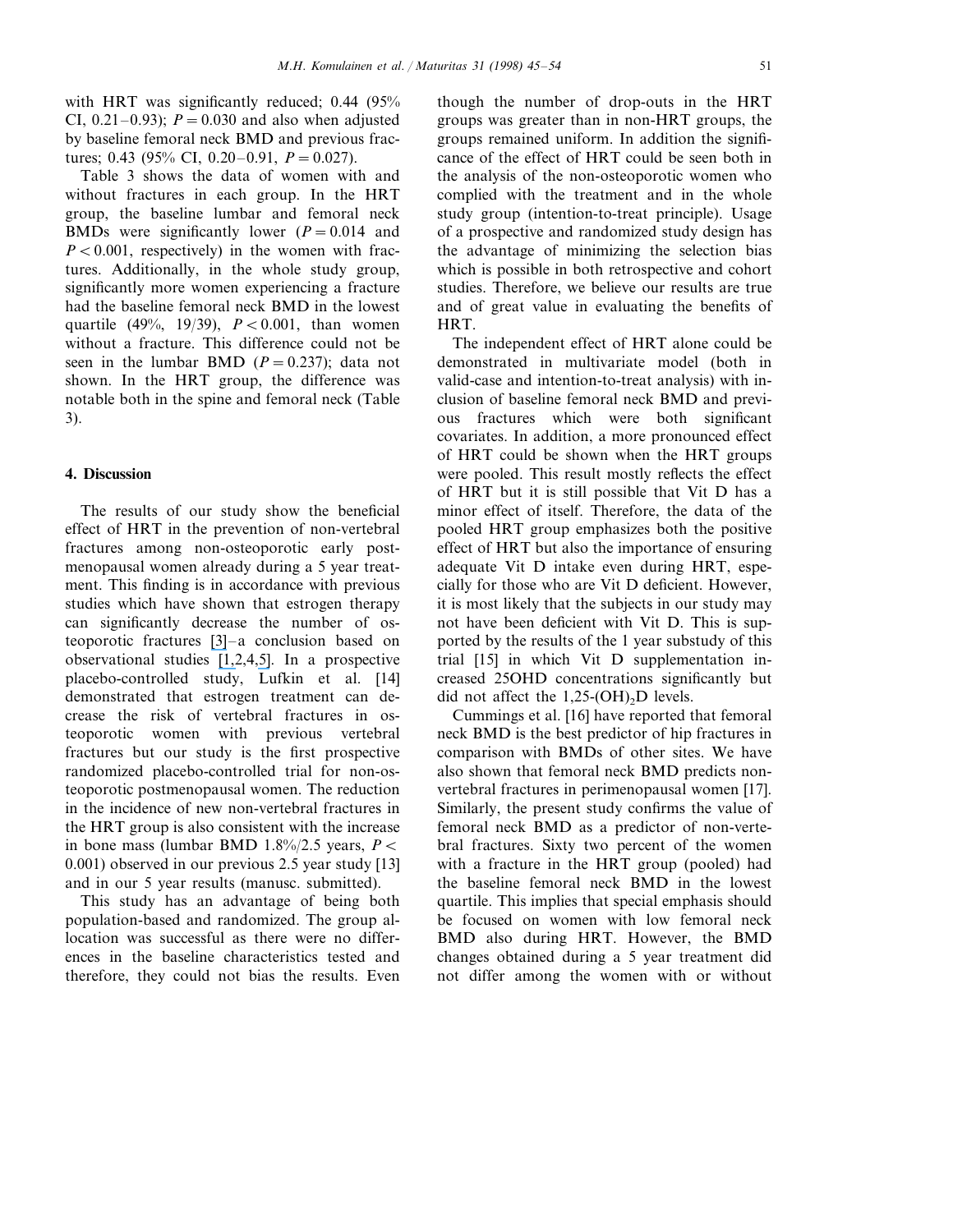|                                                                                                                                       | HRT group (pooled) |                                                          |                       | Vit D group          |                                                      |                             | Placebo group    |                                                          |                    |
|---------------------------------------------------------------------------------------------------------------------------------------|--------------------|----------------------------------------------------------|-----------------------|----------------------|------------------------------------------------------|-----------------------------|------------------|----------------------------------------------------------|--------------------|
|                                                                                                                                       |                    |                                                          |                       |                      |                                                      |                             |                  |                                                          |                    |
|                                                                                                                                       |                    | $Fx^{a} (n = 13)$ No Fx $(n = 219)$ P value <sup>b</sup> |                       |                      | Fx $(n = 11)$ No Fx $(n = 105)$ P value <sup>b</sup> |                             |                  | Fx ( $n = 15$ ) No Fx ( $n = 101$ ) P value <sup>b</sup> |                    |
| Lumbar BMD at baseline $(g)$<br>$\text{cm}^2$                                                                                         | 1.041              | 1.149                                                    | 0.014                 | 1.172                | 1.137                                                | 0.451                       | 1.089            | 1.160                                                    | 0.097              |
| FN° BMD at baseline $(g/cm2)$                                                                                                         |                    | 0.947                                                    |                       |                      | 0.937                                                |                             |                  |                                                          |                    |
| Lumbar BMD at 5 years (g/<br>$cm2$ )                                                                                                  | $.821$<br>$.020$   | 1.159                                                    | $\frac{0.001}{0.006}$ | 0.889<br>1.117       | 1.087                                                | 0.186<br>0.565              | $0.924$<br>1.045 | 0.956<br>1.109                                           | 0.310<br>0.145     |
| FN° BMD at 5 years $(g/cm2)$                                                                                                          | 799                |                                                          | $-0.001$              |                      |                                                      |                             |                  |                                                          |                    |
| Lumbar BMD change/5 year<br>$\widehat{\mathcal{E}}$                                                                                   |                    | $0.937$<br>0.8                                           | 0.274                 | $\frac{0.873}{-4.8}$ | $-4.6$                                               | 0.534<br>0.913              | $-4.2$           | $0.919$<br>-4.6                                          | 0.786              |
| FN° BMD change/5 year (%)                                                                                                             | $\ddot{\Omega}$    | $-1.4$                                                   |                       |                      |                                                      |                             | $-5.2$           |                                                          | 0.455              |
| quartile at the baseline (%)<br>Lumbar BMD in the lowest                                                                              | (54)               | 50 (23)                                                  | $0.908$<br>$0.023d$   | $-1.7$<br>2 (18)     | $-4.4$<br>29 (28)                                    | 0.115<br>0.373 <sup>d</sup> | 4(27)            | $-4.2$<br>23 (23)                                        | $0.488^{d}$        |
| FN° BMD in the lowest quar-<br>tile at the baseline $(%)$                                                                             | (62)               | 54 (25)                                                  | 0.007 <sup>d</sup>    | 6 (55)               | 26 (25)                                              | 0.053 <sup>d</sup>          | 5 (33)           | 15 (15)                                                  | 0.067 <sup>d</sup> |
| <sup>b</sup> Independent samples t-test.<br>d $.2$ and (considerable)<br><sup>c</sup> FN, femoral neck.<br><sup>a</sup> Fx, fracture. |                    |                                                          |                       |                      |                                                      |                             |                  |                                                          |                    |

Table 3<br>Lumbar and femoral neck BMD data of the women with or without fractures among the 464 women during the 5 year trial (intention-to-treat) Lumbar and femoral neck BMD data of the women with or without fractures among the 464 women during the 5 year trial (intention-to-treat)

52

 FN, femoral neck.  $\alpha^2$  test (exact test).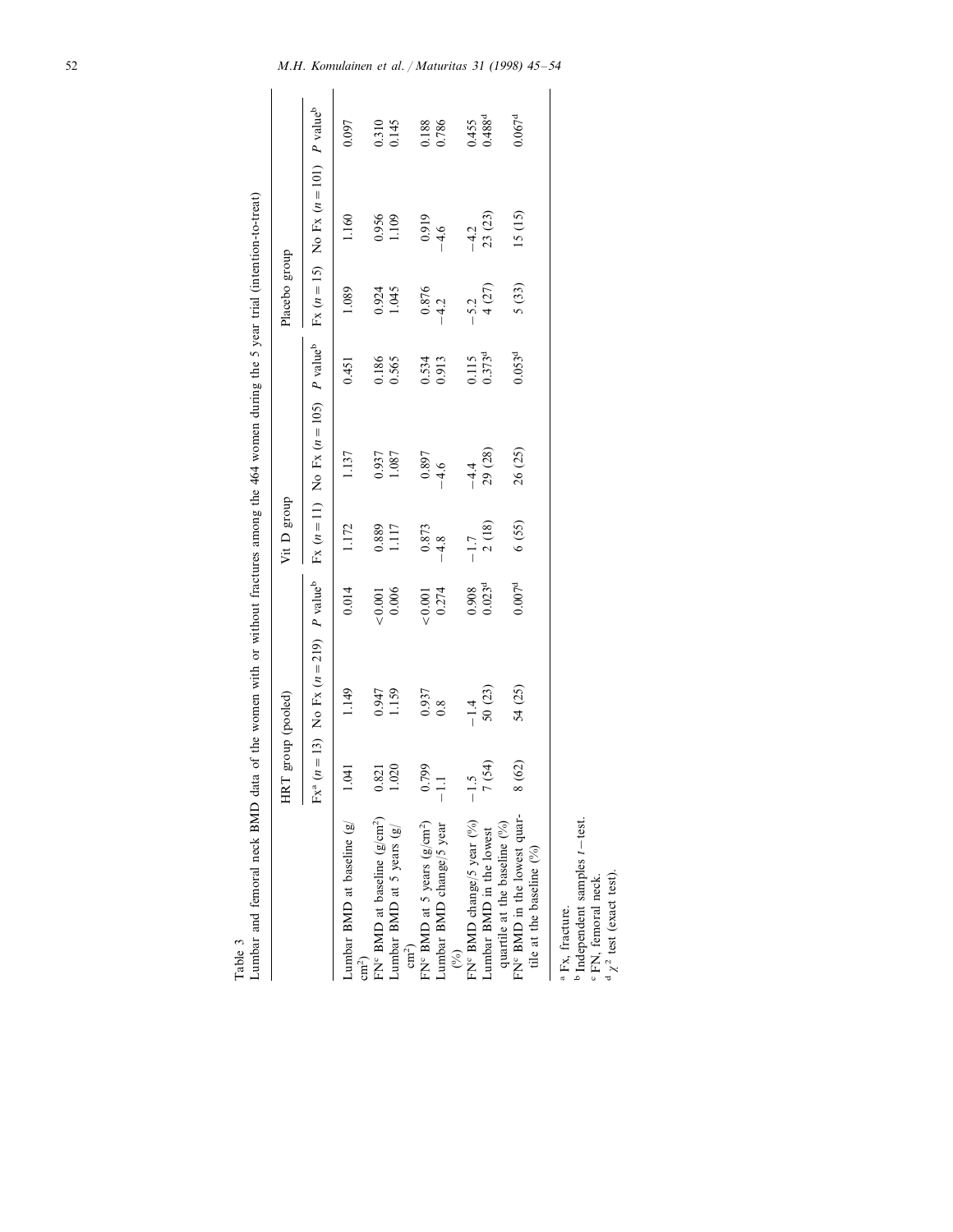fractures either among the compliers or in the whole study group. The limitation for this observation is the size of the study population which should be larger for more profound analysis.

Even though the number of fractures in the Vit D group was reduced compared with the placebo group, the reduction in the fracture incidence was non-significant. According to the previous studies, the effect of Vit D on the prevention of osteoporotic fractures is contradictory. Some studies have not found changes in the fracture incidence during Vit D treatment among the elderly [4,9], whereas slight positive effect has also been reported [8]. The true value of Vit D on the prevention of peripheral fractures in postmenopausal women remains to be proved. Possibly a more significant effect of Vit D might be found in an older population.

The results of our study might be criticized because we have not excluded any fractures according to trauma mechanism. Traditionally, an osteoporotic fracture has been considered to be caused by minimal trauma, such as a fall from standing height or less and other types of fractures have been excluded from analysis. We had a few fractures caused by a bicycle accident–no fractures caused by major trauma. We considered inclusion of all recorded fractures justified because it has also been shown that exclusion of high energy fractures might underestimate the incidence of osteoporosis [18] and therefore, it might also underestimate the effect of the treatment.

It has been suggested that HRT is more effective in preventing fractures if initiated within 5 years of menopause and if used for longer than 10 years [\[1,](https://www.researchgate.net/publication/315213007_Estrogen_Replacement_Therapy_and_Fractures_in_Older_Women?el=1_x_8&enrichId=rgreq-bf52dc1129406fa461e4417a104ddb89-XXX&enrichSource=Y292ZXJQYWdlOzI0NDIwMzI4O0FTOjEwMzIxNzExNTQzNTAyOUAxNDAxNjIwMjg2ODE0)[6\]](https://www.researchgate.net/publication/291093568_Hip_Fracture_and_the_Use_of_Estrogens_in_Postmenopausal_Women_The_Framingham_Study?el=1_x_8&enrichId=rgreq-bf52dc1129406fa461e4417a104ddb89-XXX&enrichSource=Y292ZXJQYWdlOzI0NDIwMzI4O0FTOjEwMzIxNzExNTQzNTAyOUAxNDAxNjIwMjg2ODE0). The present study shows that even a shorter estrogen therapy may reduce the risk of non-vertebral fractures among non-osteoporotic early postmenopausal women.

## **Acknowledgements**

We thank Leiras Oy and Schering AG for supporting this research. We also thank Sirkka Harle, Liisi Saarela and Seija Oinonen for technical help and also Pirjo Halonen for advising in statistical methods.

#### **References**

- [1] [Cauley JA, Seeley DG, Ensrud KE, Ettinger B, Black D,](https://www.researchgate.net/publication/315213007_Estrogen_Replacement_Therapy_and_Fractures_in_Older_Women?el=1_x_8&enrichId=rgreq-bf52dc1129406fa461e4417a104ddb89-XXX&enrichSource=Y292ZXJQYWdlOzI0NDIwMzI4O0FTOjEwMzIxNzExNTQzNTAyOUAxNDAxNjIwMjg2ODE0) [Cummings S. Estrogen replacement therapy and fractures](https://www.researchgate.net/publication/315213007_Estrogen_Replacement_Therapy_and_Fractures_in_Older_Women?el=1_x_8&enrichId=rgreq-bf52dc1129406fa461e4417a104ddb89-XXX&enrichSource=Y292ZXJQYWdlOzI0NDIwMzI4O0FTOjEwMzIxNzExNTQzNTAyOUAxNDAxNjIwMjg2ODE0) [in older women. Ann Intern Med 1995;122:9–16.](https://www.researchgate.net/publication/315213007_Estrogen_Replacement_Therapy_and_Fractures_in_Older_Women?el=1_x_8&enrichId=rgreq-bf52dc1129406fa461e4417a104ddb89-XXX&enrichSource=Y292ZXJQYWdlOzI0NDIwMzI4O0FTOjEwMzIxNzExNTQzNTAyOUAxNDAxNjIwMjg2ODE0)
- [2] Tuppurainen M, Kröger H, Honkanen R, et al. Risks for perimenopausal fractures—a population-based study over 2.4 years follow-up. Acta Obstet Gynecol Scand 1995;74:624–8.
- [3] [Consensus Development Conference. Diagnosis, prophy](https://www.researchgate.net/publication/303483124_Diagnosis_prophylaxis_and_treatment_of_osteoporosis?el=1_x_8&enrichId=rgreq-bf52dc1129406fa461e4417a104ddb89-XXX&enrichSource=Y292ZXJQYWdlOzI0NDIwMzI4O0FTOjEwMzIxNzExNTQzNTAyOUAxNDAxNjIwMjg2ODE0)[laxis, and treatment of osteoporosis. Am J Med](https://www.researchgate.net/publication/303483124_Diagnosis_prophylaxis_and_treatment_of_osteoporosis?el=1_x_8&enrichId=rgreq-bf52dc1129406fa461e4417a104ddb89-XXX&enrichSource=Y292ZXJQYWdlOzI0NDIwMzI4O0FTOjEwMzIxNzExNTQzNTAyOUAxNDAxNjIwMjg2ODE0) [1993;94:646–50.](https://www.researchgate.net/publication/303483124_Diagnosis_prophylaxis_and_treatment_of_osteoporosis?el=1_x_8&enrichId=rgreq-bf52dc1129406fa461e4417a104ddb89-XXX&enrichSource=Y292ZXJQYWdlOzI0NDIwMzI4O0FTOjEwMzIxNzExNTQzNTAyOUAxNDAxNjIwMjg2ODE0)
- [4] Kanis JA, Johnell O, Gullberg B, et al. Evidence for efficacy of drugs affecting bone metabolism in preventing hip fracture. BMJ 1992;305:1124–8.
- [5] Naessen T, Persson I, Adami HO, Bergström R, [Bergkvist. Hormone replacement therapy and the risk for](https://www.researchgate.net/publication/20794849_Hormone_Replacement_Therapy_and_the_Risk_for_First_Hip_Fracture_A_Prospective_Population-based_Cohort_Study?el=1_x_8&enrichId=rgreq-bf52dc1129406fa461e4417a104ddb89-XXX&enrichSource=Y292ZXJQYWdlOzI0NDIwMzI4O0FTOjEwMzIxNzExNTQzNTAyOUAxNDAxNjIwMjg2ODE0) [first hip fracture. A prospective, population-based cohort](https://www.researchgate.net/publication/20794849_Hormone_Replacement_Therapy_and_the_Risk_for_First_Hip_Fracture_A_Prospective_Population-based_Cohort_Study?el=1_x_8&enrichId=rgreq-bf52dc1129406fa461e4417a104ddb89-XXX&enrichSource=Y292ZXJQYWdlOzI0NDIwMzI4O0FTOjEwMzIxNzExNTQzNTAyOUAxNDAxNjIwMjg2ODE0) [study. Ann Intern Med 1990;113:95–103.](https://www.researchgate.net/publication/20794849_Hormone_Replacement_Therapy_and_the_Risk_for_First_Hip_Fracture_A_Prospective_Population-based_Cohort_Study?el=1_x_8&enrichId=rgreq-bf52dc1129406fa461e4417a104ddb89-XXX&enrichSource=Y292ZXJQYWdlOzI0NDIwMzI4O0FTOjEwMzIxNzExNTQzNTAyOUAxNDAxNjIwMjg2ODE0)
- [6] [Kiel DP, Felson DT, Anderson JJ, Wilson PWF,](https://www.researchgate.net/publication/291093568_Hip_Fracture_and_the_Use_of_Estrogens_in_Postmenopausal_Women_The_Framingham_Study?el=1_x_8&enrichId=rgreq-bf52dc1129406fa461e4417a104ddb89-XXX&enrichSource=Y292ZXJQYWdlOzI0NDIwMzI4O0FTOjEwMzIxNzExNTQzNTAyOUAxNDAxNjIwMjg2ODE0) [Moskowitz MA. Hip fracture and the use of estrogens in](https://www.researchgate.net/publication/291093568_Hip_Fracture_and_the_Use_of_Estrogens_in_Postmenopausal_Women_The_Framingham_Study?el=1_x_8&enrichId=rgreq-bf52dc1129406fa461e4417a104ddb89-XXX&enrichSource=Y292ZXJQYWdlOzI0NDIwMzI4O0FTOjEwMzIxNzExNTQzNTAyOUAxNDAxNjIwMjg2ODE0) [postmenopausal women. New Engl J Med](https://www.researchgate.net/publication/291093568_Hip_Fracture_and_the_Use_of_Estrogens_in_Postmenopausal_Women_The_Framingham_Study?el=1_x_8&enrichId=rgreq-bf52dc1129406fa461e4417a104ddb89-XXX&enrichSource=Y292ZXJQYWdlOzI0NDIwMzI4O0FTOjEwMzIxNzExNTQzNTAyOUAxNDAxNjIwMjg2ODE0) [1987;317:1169–74.](https://www.researchgate.net/publication/291093568_Hip_Fracture_and_the_Use_of_Estrogens_in_Postmenopausal_Women_The_Framingham_Study?el=1_x_8&enrichId=rgreq-bf52dc1129406fa461e4417a104ddb89-XXX&enrichSource=Y292ZXJQYWdlOzI0NDIwMzI4O0FTOjEwMzIxNzExNTQzNTAyOUAxNDAxNjIwMjg2ODE0)
- [7] Ooms ME, Roos JC, Bezemer PD, et al. Prevention of bone loss by vitamin D supplementation in elderly women: a randomized double-blind trial. J Clin Endocrinol Metab 1995;80:1052–8.
- [8] Chapuy MC, Arlot ME, Duboeuf F, et al. Vitamin  $D_3$ and calcium to prevent hip fractures in elderly women. New Engl J Med 1992;327:1637–42.
- [9] Lips P, Graafmans WC, Ooms ME, Bezemer PD, Bouter LM. Vitamin D supplementation and fracture incidence in elderly persons. Ann Intern Med 1996;124:400–6.
- [10] [Tuppurainen M, Heikkinen AM, Penttinen I, Saarikoski](https://www.researchgate.net/publication/15531975_Does_vitamin_D3_have_negative_effects_on_serum_levels_of_lipids_A_follow-up_study_with_a_sequential_combination_of_estradiol_valerate_and_cyproterone_acetate_andor_vitamin_D3?el=1_x_8&enrichId=rgreq-bf52dc1129406fa461e4417a104ddb89-XXX&enrichSource=Y292ZXJQYWdlOzI0NDIwMzI4O0FTOjEwMzIxNzExNTQzNTAyOUAxNDAxNjIwMjg2ODE0) S. Does vitamin  $D_3$  [have negative effects on serum levels](https://www.researchgate.net/publication/15531975_Does_vitamin_D3_have_negative_effects_on_serum_levels_of_lipids_A_follow-up_study_with_a_sequential_combination_of_estradiol_valerate_and_cyproterone_acetate_andor_vitamin_D3?el=1_x_8&enrichId=rgreq-bf52dc1129406fa461e4417a104ddb89-XXX&enrichSource=Y292ZXJQYWdlOzI0NDIwMzI4O0FTOjEwMzIxNzExNTQzNTAyOUAxNDAxNjIwMjg2ODE0) [of lipids? a follow-up study with a sequential combination](https://www.researchgate.net/publication/15531975_Does_vitamin_D3_have_negative_effects_on_serum_levels_of_lipids_A_follow-up_study_with_a_sequential_combination_of_estradiol_valerate_and_cyproterone_acetate_andor_vitamin_D3?el=1_x_8&enrichId=rgreq-bf52dc1129406fa461e4417a104ddb89-XXX&enrichSource=Y292ZXJQYWdlOzI0NDIwMzI4O0FTOjEwMzIxNzExNTQzNTAyOUAxNDAxNjIwMjg2ODE0) [of estradiol valerate and cyproterone acetate and](https://www.researchgate.net/publication/15531975_Does_vitamin_D3_have_negative_effects_on_serum_levels_of_lipids_A_follow-up_study_with_a_sequential_combination_of_estradiol_valerate_and_cyproterone_acetate_andor_vitamin_D3?el=1_x_8&enrichId=rgreq-bf52dc1129406fa461e4417a104ddb89-XXX&enrichSource=Y292ZXJQYWdlOzI0NDIwMzI4O0FTOjEwMzIxNzExNTQzNTAyOUAxNDAxNjIwMjg2ODE0)/or vitamin D<sub>3</sub>. Maturitas 1995;22:55-61.
- [11] Kröger H, Heikkinen J, Laitinen K, Kotaniemi A. Dual[energy X-ray absorptiometry in normal women: a cross](https://www.researchgate.net/publication/21527633_Dual-energy_X-ray_absorptiometry_in_normal_women_A_cross-sectional_study_of_717_finnish_volunteers?el=1_x_8&enrichId=rgreq-bf52dc1129406fa461e4417a104ddb89-XXX&enrichSource=Y292ZXJQYWdlOzI0NDIwMzI4O0FTOjEwMzIxNzExNTQzNTAyOUAxNDAxNjIwMjg2ODE0)[sectional study of 717 Finnish volunteers. Osteoporos Int](https://www.researchgate.net/publication/21527633_Dual-energy_X-ray_absorptiometry_in_normal_women_A_cross-sectional_study_of_717_finnish_volunteers?el=1_x_8&enrichId=rgreq-bf52dc1129406fa461e4417a104ddb89-XXX&enrichSource=Y292ZXJQYWdlOzI0NDIwMzI4O0FTOjEwMzIxNzExNTQzNTAyOUAxNDAxNjIwMjg2ODE0) [1992;2:135–40.](https://www.researchgate.net/publication/21527633_Dual-energy_X-ray_absorptiometry_in_normal_women_A_cross-sectional_study_of_717_finnish_volunteers?el=1_x_8&enrichId=rgreq-bf52dc1129406fa461e4417a104ddb89-XXX&enrichSource=Y292ZXJQYWdlOzI0NDIwMzI4O0FTOjEwMzIxNzExNTQzNTAyOUAxNDAxNjIwMjg2ODE0)
- [12] Lindstedt K. Validity of a short questionnaire on calcium intake. M.Sc. thesis. Deptartment of Clinical Nutrition, University of Kuopio, 1993. (In Finnish).
- [13] Komulainen M, Tuppurainen MT, Kröger H, et al. Vitamin D and HRT-no benefit additional to that of HRT alone in prevention of bone loss in early postmenopausal women; a 2.5-year randomized placebo-controlled study. Osteoporos Int 1997;7:126–32.
- [14] Lufkin EG, Wahner HW, O'Fallon WM, et al. Treatment of postmenopausal osteoporosis with transdermal estrogen. Ann Intern Med 1992;117:1–9.
- [15] Heikkinen AM, Parviainen MT, Tuppurainen MT, et al. Effects of postmenopausal hormone replacement therapy with and without vitamin  $D_3$  on circulating levels of 25-hydroxyvitamin D and 1,25-dihydroxyvitamin. D. Calcif Tissue Int 1998;62:26–30.